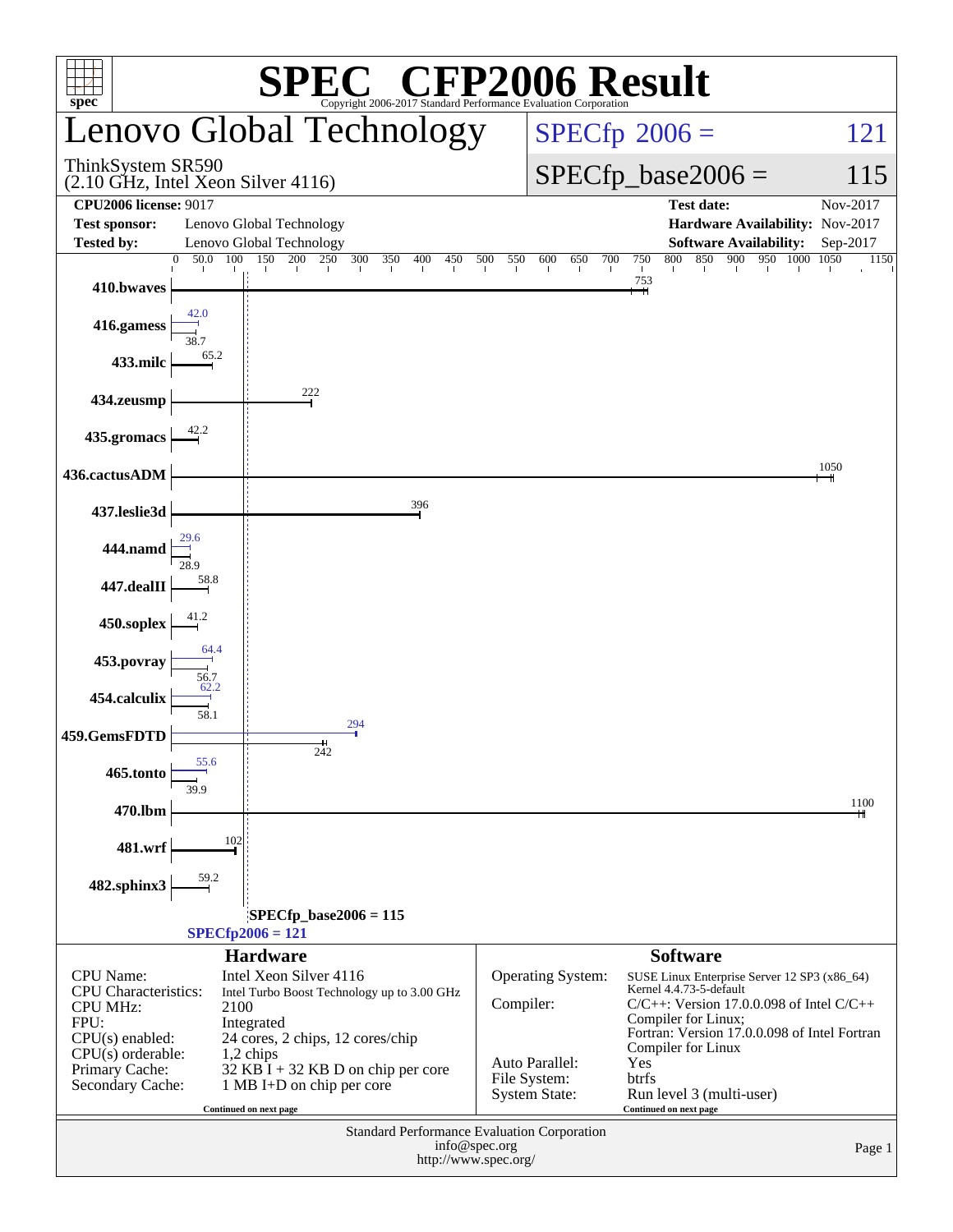| SPECCEP2006 Evaluation Corporation<br>IИ.<br>ŦП<br>$spec^*$                                                                  |                        |                                                                                           |                        |              |                        |                       |                        |                     |                        |                     |                               |                     |
|------------------------------------------------------------------------------------------------------------------------------|------------------------|-------------------------------------------------------------------------------------------|------------------------|--------------|------------------------|-----------------------|------------------------|---------------------|------------------------|---------------------|-------------------------------|---------------------|
| enovo Global Technology                                                                                                      |                        |                                                                                           |                        |              |                        | $SPECfp2006 =$<br>121 |                        |                     |                        |                     |                               |                     |
| ThinkSystem SR590<br>(2.10 GHz, Intel Xeon Silver 4116)                                                                      |                        |                                                                                           |                        |              |                        | $SPECfp\_base2006 =$  |                        |                     |                        | 115                 |                               |                     |
| <b>CPU2006 license: 9017</b>                                                                                                 |                        |                                                                                           |                        |              |                        |                       |                        | <b>Test date:</b>   |                        |                     | Nov-2017                      |                     |
| Lenovo Global Technology<br>Hardware Availability: Nov-2017<br><b>Test sponsor:</b>                                          |                        |                                                                                           |                        |              |                        |                       |                        |                     |                        |                     |                               |                     |
| <b>Tested by:</b><br>Lenovo Global Technology<br><b>Software Availability:</b><br>$Sep-2017$<br>16.5 MB I+D on chip per chip |                        |                                                                                           |                        |              |                        |                       |                        |                     |                        |                     |                               |                     |
| L3 Cache:<br>Other Cache:<br>Memory:<br>Disk Subsystem:                                                                      |                        | <b>Base Pointers:</b><br>64-bit<br>Peak Pointers:<br>32/64-bit<br>Other Software:<br>None |                        |              |                        |                       |                        |                     |                        |                     |                               |                     |
| Other Hardware:<br>None                                                                                                      |                        |                                                                                           |                        |              |                        |                       |                        |                     |                        |                     |                               |                     |
| <b>Results Table</b>                                                                                                         |                        |                                                                                           |                        |              |                        |                       |                        |                     |                        |                     |                               |                     |
|                                                                                                                              |                        |                                                                                           | <b>Base</b>            |              |                        |                       |                        |                     | <b>Peak</b>            |                     |                               |                     |
| <b>Benchmark</b><br>410.bwayes                                                                                               | <b>Seconds</b><br>18.6 | <b>Ratio</b><br>733                                                                       | <b>Seconds</b><br>17.9 | Ratio<br>759 | <b>Seconds</b><br>18.0 | Ratio<br>753          | <b>Seconds</b><br>18.6 | <b>Ratio</b><br>733 | <b>Seconds</b><br>17.9 | <b>Ratio</b><br>759 | <b>Seconds</b><br><b>18.0</b> | <b>Ratio</b><br>753 |
| 416.gamess                                                                                                                   | 506                    | 38.7                                                                                      | 507                    | 38.6         | 507                    | 38.7                  | 466                    | 42.0                | 467                    | 41.9                | 467                           | 42.0                |
| 433.milc                                                                                                                     | 142                    | 64.7                                                                                      | 141                    | 65.2         | 140                    | 65.3                  | 142                    | 64.7                | 141                    | 65.2                | 140                           | 65.3                |
| 434.zeusmp                                                                                                                   | 41.0                   | 222                                                                                       | 41.0                   | 222          | 40.8                   | 223                   | 41.0                   | <u>222</u>          | 41.0                   | 222                 | 40.8                          | 223                 |
| 435.gromacs                                                                                                                  | 169                    | 42.1                                                                                      | 169                    | 42.2         | 169                    | 42.3                  | 169                    | 42.1                | 169                    | 42.2                | 169                           | 42.3                |
| 436.cactusADM                                                                                                                | 11.6                   | 1030                                                                                      | 11.3                   | 1060         | 11.4                   | 1050                  | 11.6                   | 1030                | 11.3                   | 1060                | 11.4                          | 1050                |
| 437.leslie3d                                                                                                                 | 23.7                   | 396                                                                                       | 23.7                   | 396          | 23.8                   | 395                   | 23.7                   | 396                 | 23.7                   | 396                 | 23.8                          | 395                 |
| 444.namd                                                                                                                     | 278                    | 28.9                                                                                      | 278                    | 28.9         | 278                    | 28.9                  | 271                    | 29.6                | 271                    | 29.6                | 271                           | 29.6                |
| 447.dealII                                                                                                                   | 196                    | 58.4                                                                                      | 195                    | 58.8         | 194                    | 58.8                  | 196                    | 58.4                | <u> 195</u>            | 58.8                | 194                           | 58.8                |
| 450.soplex                                                                                                                   | 203                    | 41.1                                                                                      | 203                    | 41.2         | 203                    | 41.2                  | 203                    | 41.1                | <u>203</u>             | 41.2                | 203                           | 41.2                |
| 453.povray                                                                                                                   | 93.8                   | 56.7                                                                                      | 93.7                   | 56.8         | 93.8                   | 56.7                  | 82.7                   | 64.4                | 82.6                   | 64.4                | 82.9                          | 64.2                |
| 454.calculix                                                                                                                 | 142                    | 58.1                                                                                      | 142                    | 58.1         | 142                    | 58.0                  | 132                    | 62.4                | 133                    | 62.2                | 133                           | 62.2                |
| 459.GemsFDTD                                                                                                                 | 44.1                   | 240                                                                                       | 43.0                   | 247          | 43.9                   | 242                   | 36.0                   | 295                 | 36.3                   | 292                 | 36.1                          | 294                 |
| 465.tonto                                                                                                                    | 246                    | 40.0                                                                                      | 247                    | 39.9         | 247                    | 39.9                  | 177                    | 55.7                | 178                    | 55.4                | 177                           | 55.6                |
| 470.1bm                                                                                                                      | 12.4                   | 1100                                                                                      | 12.5                   | 1100         | 12.5                   | <b>1100</b>           | 12.4                   | 1100                | 12.5                   | 1100                | <b>12.5</b>                   | <b>1100</b>         |
| 481.wrf                                                                                                                      | <b>110</b>             | 102                                                                                       | 111                    | 100          | 109                    | 103                   | <b>110</b>             | <b>102</b>          | 111                    | 100                 | 109                           | 103                 |
| 482.sphinx3                                                                                                                  | 330                    | 59.0                                                                                      | 329                    | 59.2         | 329                    | 59.3                  | 330                    | 59.0                | 329                    | 59.2                | 329                           | 59.3                |

Results appear in the [order in which they were run.](http://www.spec.org/auto/cpu2006/Docs/result-fields.html#RunOrder) Bold underlined text [indicates a median measurement.](http://www.spec.org/auto/cpu2006/Docs/result-fields.html#Median)

#### **[Operating System Notes](http://www.spec.org/auto/cpu2006/Docs/result-fields.html#OperatingSystemNotes)**

Stack size set to unlimited using "ulimit -s unlimited"

### **[Platform Notes](http://www.spec.org/auto/cpu2006/Docs/result-fields.html#PlatformNotes)**

BIOS configuration: Choose Operating Mode set to Maximum Performance Hyper-Threading set to Disable Execute Disable Bit set to Disable MONITORMWAIT set to Enable Per Core P-state set to Disable XPT Prefetcher set to Enable LLC Deadline Alloc set to Disable Sysinfo program /home/cpu2006-1.2-ic17.0/config/sysinfo.rev6993

Continued on next page

Standard Performance Evaluation Corporation [info@spec.org](mailto:info@spec.org) <http://www.spec.org/>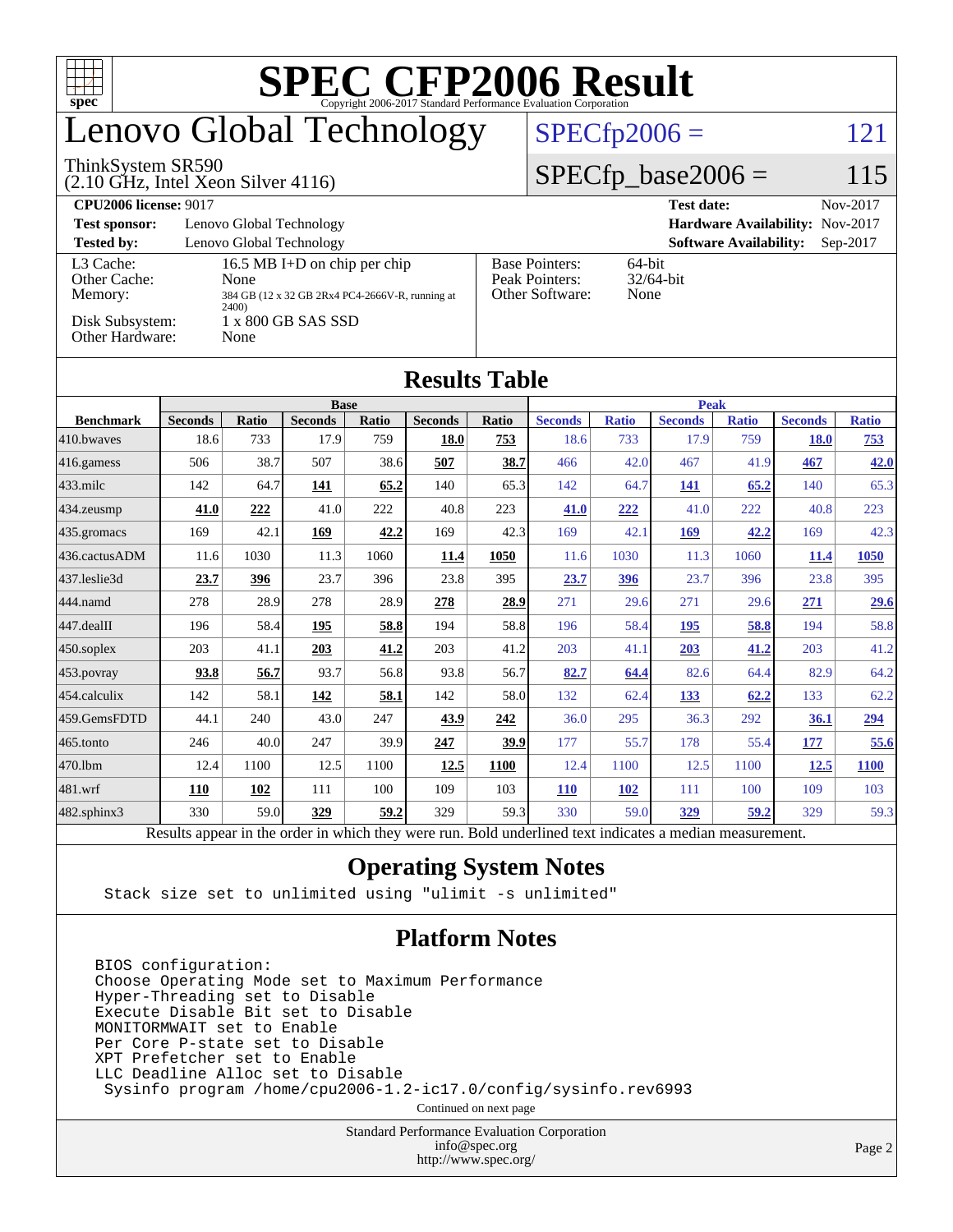

## enovo Global Technology

ThinkSystem SR590

 $SPECTp2006 = 121$ 

(2.10 GHz, Intel Xeon Silver 4116)

 $SPECTp\_base2006 = 115$ 

#### **[CPU2006 license:](http://www.spec.org/auto/cpu2006/Docs/result-fields.html#CPU2006license)** 9017 **[Test date:](http://www.spec.org/auto/cpu2006/Docs/result-fields.html#Testdate)** Nov-2017

**[Test sponsor:](http://www.spec.org/auto/cpu2006/Docs/result-fields.html#Testsponsor)** Lenovo Global Technology **[Hardware Availability:](http://www.spec.org/auto/cpu2006/Docs/result-fields.html#HardwareAvailability)** Nov-2017 **[Tested by:](http://www.spec.org/auto/cpu2006/Docs/result-fields.html#Testedby)** Lenovo Global Technology **[Software Availability:](http://www.spec.org/auto/cpu2006/Docs/result-fields.html#SoftwareAvailability)** Sep-2017

### **[Platform Notes \(Continued\)](http://www.spec.org/auto/cpu2006/Docs/result-fields.html#PlatformNotes)**

Standard Performance Evaluation Corporation [info@spec.org](mailto:info@spec.org) Revision 6993 of 2015-11-06 (b5e8d4b4eb51ed28d7f98696cbe290c1) running on SR590-2 Mon Nov 20 15:24:41 2017 This section contains SUT (System Under Test) info as seen by some common utilities. To remove or add to this section, see: <http://www.spec.org/cpu2006/Docs/config.html#sysinfo> From /proc/cpuinfo model name : Intel(R) Xeon(R) Silver 4116 CPU @ 2.10GHz 2 "physical id"s (chips) 24 "processors" cores, siblings (Caution: counting these is hw and system dependent. The following excerpts from /proc/cpuinfo might not be reliable. Use with caution.) cpu cores : 12 siblings : 12 physical 0: cores 0 1 2 3 4 5 8 9 10 11 12 13 physical 1: cores 0 1 2 3 4 5 8 9 10 11 12 13 cache size : 16896 KB From /proc/meminfo MemTotal: 395779220 kB HugePages\_Total: 0 Hugepagesize: 2048 kB From /etc/\*release\* /etc/\*version\* SuSE-release: SUSE Linux Enterprise Server 12 (x86\_64) VERSION = 12 PATCHLEVEL = 3 # This file is deprecated and will be removed in a future service pack or release. # Please check /etc/os-release for details about this release. os-release: NAME="SLES" VERSION="12-SP3" VERSION\_ID="12.3" PRETTY\_NAME="SUSE Linux Enterprise Server 12 SP3" ID="sles" ANSI\_COLOR="0;32" CPE\_NAME="cpe:/o:suse:sles:12:sp3" uname -a: Linux SR590-2 4.4.73-5-default #1 SMP Tue Jul 4 15:33:39 UTC 2017 (b7ce4e4) x86\_64 x86\_64 x86\_64 GNU/Linux run-level 3 Nov 20 15:24 SPEC is set to: /home/cpu2006-1.2-ic17.0<br>Filesystem Type Size Used Avai Size Used Avail Use% Mounted on /dev/sdb2 btrfs 744G 103G 641G 14% /home Additional information from dmidecode: Continued on next page

<http://www.spec.org/>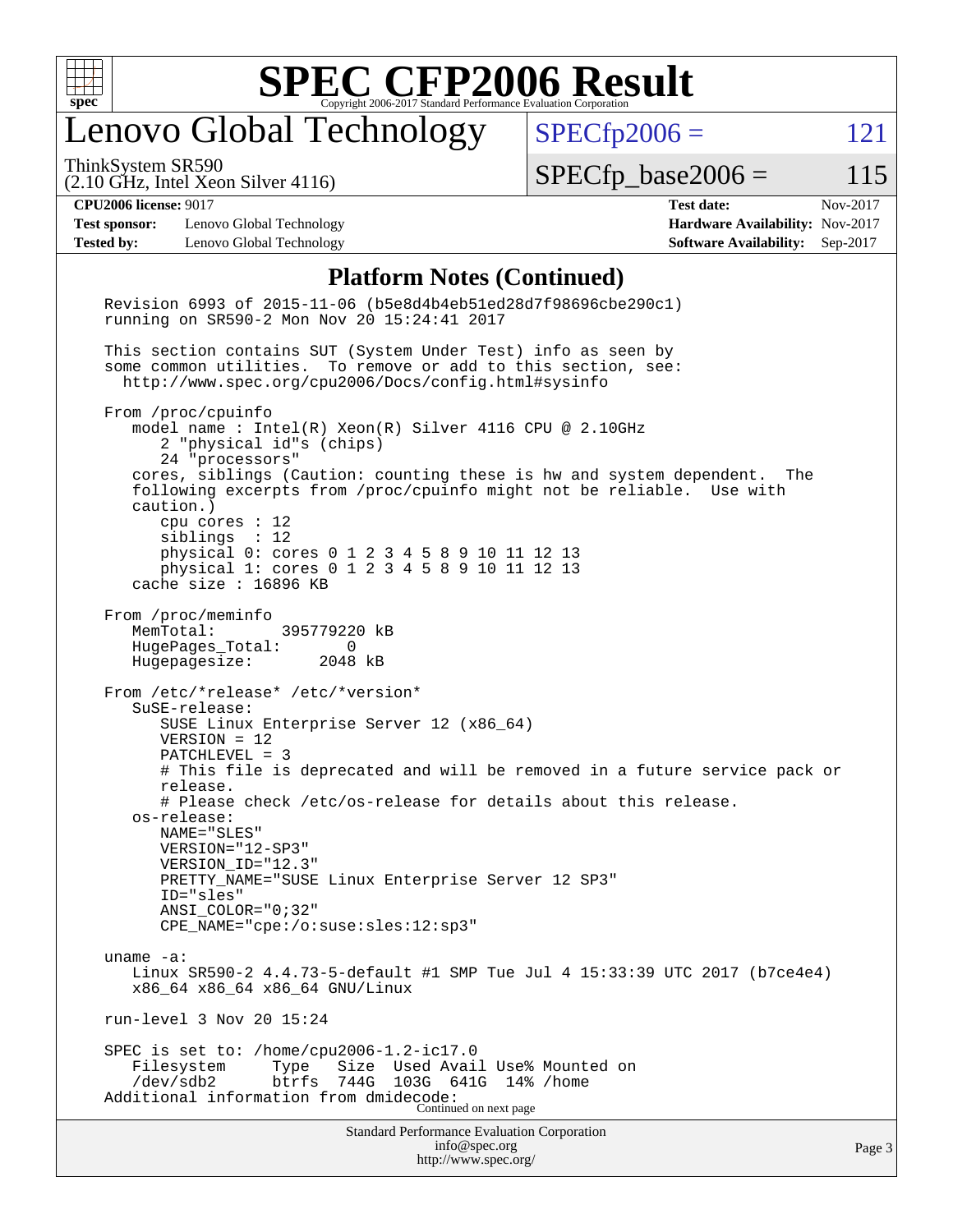

## enovo Global Technology

ThinkSystem SR590

 $SPECTp2006 = 121$ 

 $SPECTp\_base2006 = 115$ 

**[Test sponsor:](http://www.spec.org/auto/cpu2006/Docs/result-fields.html#Testsponsor)** Lenovo Global Technology **[Hardware Availability:](http://www.spec.org/auto/cpu2006/Docs/result-fields.html#HardwareAvailability)** Nov-2017 **[Tested by:](http://www.spec.org/auto/cpu2006/Docs/result-fields.html#Testedby)** Lenovo Global Technology **[Software Availability:](http://www.spec.org/auto/cpu2006/Docs/result-fields.html#SoftwareAvailability)** Sep-2017

(2.10 GHz, Intel Xeon Silver 4116)

**[CPU2006 license:](http://www.spec.org/auto/cpu2006/Docs/result-fields.html#CPU2006license)** 9017 **[Test date:](http://www.spec.org/auto/cpu2006/Docs/result-fields.html#Testdate)** Nov-2017

#### **[Platform Notes \(Continued\)](http://www.spec.org/auto/cpu2006/Docs/result-fields.html#PlatformNotes)**

 Warning: Use caution when you interpret this section. The 'dmidecode' program reads system data which is "intended to allow hardware to be accurately determined", but the intent may not be met, as there are frequent changes to hardware, firmware, and the "DMTF SMBIOS" standard.

 BIOS Lenovo -[TEE119J-1.20]- 09/06/2017 Memory: 12x Hynix HMA84GR7AFR4N-VK 32 GB 2 rank 2666 MHz, configured at 2400 MHz 4x NO DIMM NO DIMM

(End of data from sysinfo program)

#### **[General Notes](http://www.spec.org/auto/cpu2006/Docs/result-fields.html#GeneralNotes)**

Environment variables set by runspec before the start of the run: KMP AFFINITY = "granularity=fine, compact" LD\_LIBRARY\_PATH = "/home/cpu2006-1.2-ic17.0/libs/32:/home/cpu2006-1.2-ic17.0/libs/64:/home/cpu2006-1.2-ic17.0/sh10.2" OMP NUM THREADS = "24"

 Binaries compiled on a system with 1x Intel Core i7-4790 CPU + 32GB RAM memory using Redhat Enterprise Linux 7.2 Transparent Huge Pages disabled with: echo never > /sys/kernel/mm/transparent\_hugepage/enabled

### **[Base Compiler Invocation](http://www.spec.org/auto/cpu2006/Docs/result-fields.html#BaseCompilerInvocation)**

[C benchmarks](http://www.spec.org/auto/cpu2006/Docs/result-fields.html#Cbenchmarks): [icc -m64](http://www.spec.org/cpu2006/results/res2017q4/cpu2006-20171128-50924.flags.html#user_CCbase_intel_icc_64bit_bda6cc9af1fdbb0edc3795bac97ada53)

[C++ benchmarks:](http://www.spec.org/auto/cpu2006/Docs/result-fields.html#CXXbenchmarks) [icpc -m64](http://www.spec.org/cpu2006/results/res2017q4/cpu2006-20171128-50924.flags.html#user_CXXbase_intel_icpc_64bit_fc66a5337ce925472a5c54ad6a0de310)

[Fortran benchmarks](http://www.spec.org/auto/cpu2006/Docs/result-fields.html#Fortranbenchmarks): [ifort -m64](http://www.spec.org/cpu2006/results/res2017q4/cpu2006-20171128-50924.flags.html#user_FCbase_intel_ifort_64bit_ee9d0fb25645d0210d97eb0527dcc06e)

[Benchmarks using both Fortran and C](http://www.spec.org/auto/cpu2006/Docs/result-fields.html#BenchmarksusingbothFortranandC): [icc -m64](http://www.spec.org/cpu2006/results/res2017q4/cpu2006-20171128-50924.flags.html#user_CC_FCbase_intel_icc_64bit_bda6cc9af1fdbb0edc3795bac97ada53) [ifort -m64](http://www.spec.org/cpu2006/results/res2017q4/cpu2006-20171128-50924.flags.html#user_CC_FCbase_intel_ifort_64bit_ee9d0fb25645d0210d97eb0527dcc06e)

### **[Base Portability Flags](http://www.spec.org/auto/cpu2006/Docs/result-fields.html#BasePortabilityFlags)**

 410.bwaves: [-DSPEC\\_CPU\\_LP64](http://www.spec.org/cpu2006/results/res2017q4/cpu2006-20171128-50924.flags.html#suite_basePORTABILITY410_bwaves_DSPEC_CPU_LP64) 416.gamess: [-DSPEC\\_CPU\\_LP64](http://www.spec.org/cpu2006/results/res2017q4/cpu2006-20171128-50924.flags.html#suite_basePORTABILITY416_gamess_DSPEC_CPU_LP64) 433.milc: [-DSPEC\\_CPU\\_LP64](http://www.spec.org/cpu2006/results/res2017q4/cpu2006-20171128-50924.flags.html#suite_basePORTABILITY433_milc_DSPEC_CPU_LP64) 434.zeusmp: [-DSPEC\\_CPU\\_LP64](http://www.spec.org/cpu2006/results/res2017q4/cpu2006-20171128-50924.flags.html#suite_basePORTABILITY434_zeusmp_DSPEC_CPU_LP64) 435.gromacs: [-DSPEC\\_CPU\\_LP64](http://www.spec.org/cpu2006/results/res2017q4/cpu2006-20171128-50924.flags.html#suite_basePORTABILITY435_gromacs_DSPEC_CPU_LP64) [-nofor\\_main](http://www.spec.org/cpu2006/results/res2017q4/cpu2006-20171128-50924.flags.html#user_baseLDPORTABILITY435_gromacs_f-nofor_main)

Continued on next page

Standard Performance Evaluation Corporation [info@spec.org](mailto:info@spec.org) <http://www.spec.org/>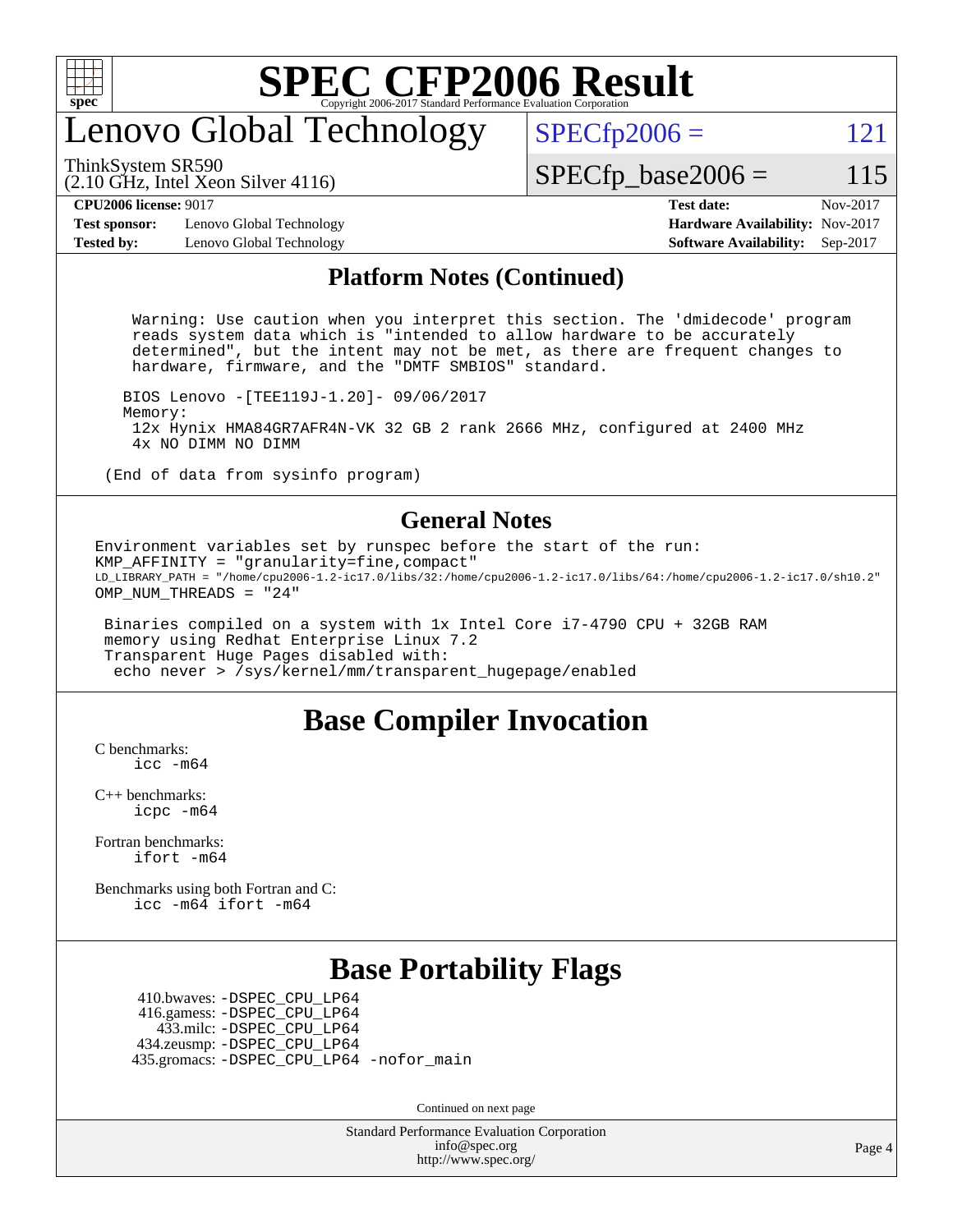

enovo Global Technology

ThinkSystem SR590

 $SPECTp2006 = 121$ 

(2.10 GHz, Intel Xeon Silver 4116)

 $SPECfp\_base2006 = 115$ 

**[Test sponsor:](http://www.spec.org/auto/cpu2006/Docs/result-fields.html#Testsponsor)** Lenovo Global Technology **[Hardware Availability:](http://www.spec.org/auto/cpu2006/Docs/result-fields.html#HardwareAvailability)** Nov-2017

**[CPU2006 license:](http://www.spec.org/auto/cpu2006/Docs/result-fields.html#CPU2006license)** 9017 **[Test date:](http://www.spec.org/auto/cpu2006/Docs/result-fields.html#Testdate)** Nov-2017 **[Tested by:](http://www.spec.org/auto/cpu2006/Docs/result-fields.html#Testedby)** Lenovo Global Technology **[Software Availability:](http://www.spec.org/auto/cpu2006/Docs/result-fields.html#SoftwareAvailability)** Sep-2017

## **[Base Portability Flags \(Continued\)](http://www.spec.org/auto/cpu2006/Docs/result-fields.html#BasePortabilityFlags)**

| 436.cactusADM: -DSPEC_CPU_LP64 -nofor main  |                                                                |
|---------------------------------------------|----------------------------------------------------------------|
| 437.leslie3d: -DSPEC_CPU_LP64               |                                                                |
| 444.namd: - DSPEC CPU LP64                  |                                                                |
| 447.dealII: -DSPEC CPU LP64                 |                                                                |
| 450.soplex: -DSPEC_CPU_LP64                 |                                                                |
| 453.povray: -DSPEC_CPU_LP64                 |                                                                |
| 454.calculix: - DSPEC CPU LP64 - nofor main |                                                                |
| 459.GemsFDTD: - DSPEC_CPU_LP64              |                                                                |
| 465.tonto: -DSPEC CPU LP64                  |                                                                |
| 470.1bm: - DSPEC CPU LP64                   |                                                                |
|                                             | 481.wrf: -DSPEC CPU_LP64 -DSPEC_CPU_CASE_FLAG -DSPEC_CPU_LINUX |
| 482.sphinx3: -DSPEC CPU LP64                |                                                                |

### **[Base Optimization Flags](http://www.spec.org/auto/cpu2006/Docs/result-fields.html#BaseOptimizationFlags)**

[C benchmarks](http://www.spec.org/auto/cpu2006/Docs/result-fields.html#Cbenchmarks):

[-xCORE-AVX2](http://www.spec.org/cpu2006/results/res2017q4/cpu2006-20171128-50924.flags.html#user_CCbase_f-xCORE-AVX2) [-ipo](http://www.spec.org/cpu2006/results/res2017q4/cpu2006-20171128-50924.flags.html#user_CCbase_f-ipo) [-O3](http://www.spec.org/cpu2006/results/res2017q4/cpu2006-20171128-50924.flags.html#user_CCbase_f-O3) [-no-prec-div](http://www.spec.org/cpu2006/results/res2017q4/cpu2006-20171128-50924.flags.html#user_CCbase_f-no-prec-div) [-parallel](http://www.spec.org/cpu2006/results/res2017q4/cpu2006-20171128-50924.flags.html#user_CCbase_f-parallel) [-qopt-prefetch](http://www.spec.org/cpu2006/results/res2017q4/cpu2006-20171128-50924.flags.html#user_CCbase_f-qopt-prefetch)

[C++ benchmarks:](http://www.spec.org/auto/cpu2006/Docs/result-fields.html#CXXbenchmarks) [-xCORE-AVX2](http://www.spec.org/cpu2006/results/res2017q4/cpu2006-20171128-50924.flags.html#user_CXXbase_f-xCORE-AVX2) [-ipo](http://www.spec.org/cpu2006/results/res2017q4/cpu2006-20171128-50924.flags.html#user_CXXbase_f-ipo) [-O3](http://www.spec.org/cpu2006/results/res2017q4/cpu2006-20171128-50924.flags.html#user_CXXbase_f-O3) [-no-prec-div](http://www.spec.org/cpu2006/results/res2017q4/cpu2006-20171128-50924.flags.html#user_CXXbase_f-no-prec-div) [-qopt-prefetch](http://www.spec.org/cpu2006/results/res2017q4/cpu2006-20171128-50924.flags.html#user_CXXbase_f-qopt-prefetch)

[Fortran benchmarks](http://www.spec.org/auto/cpu2006/Docs/result-fields.html#Fortranbenchmarks): [-xCORE-AVX2](http://www.spec.org/cpu2006/results/res2017q4/cpu2006-20171128-50924.flags.html#user_FCbase_f-xCORE-AVX2) [-ipo](http://www.spec.org/cpu2006/results/res2017q4/cpu2006-20171128-50924.flags.html#user_FCbase_f-ipo) [-O3](http://www.spec.org/cpu2006/results/res2017q4/cpu2006-20171128-50924.flags.html#user_FCbase_f-O3) [-no-prec-div](http://www.spec.org/cpu2006/results/res2017q4/cpu2006-20171128-50924.flags.html#user_FCbase_f-no-prec-div) [-parallel](http://www.spec.org/cpu2006/results/res2017q4/cpu2006-20171128-50924.flags.html#user_FCbase_f-parallel) [-qopt-prefetch](http://www.spec.org/cpu2006/results/res2017q4/cpu2006-20171128-50924.flags.html#user_FCbase_f-qopt-prefetch)

[Benchmarks using both Fortran and C](http://www.spec.org/auto/cpu2006/Docs/result-fields.html#BenchmarksusingbothFortranandC): [-xCORE-AVX2](http://www.spec.org/cpu2006/results/res2017q4/cpu2006-20171128-50924.flags.html#user_CC_FCbase_f-xCORE-AVX2) [-ipo](http://www.spec.org/cpu2006/results/res2017q4/cpu2006-20171128-50924.flags.html#user_CC_FCbase_f-ipo) [-O3](http://www.spec.org/cpu2006/results/res2017q4/cpu2006-20171128-50924.flags.html#user_CC_FCbase_f-O3) [-no-prec-div](http://www.spec.org/cpu2006/results/res2017q4/cpu2006-20171128-50924.flags.html#user_CC_FCbase_f-no-prec-div) [-parallel](http://www.spec.org/cpu2006/results/res2017q4/cpu2006-20171128-50924.flags.html#user_CC_FCbase_f-parallel) [-qopt-prefetch](http://www.spec.org/cpu2006/results/res2017q4/cpu2006-20171128-50924.flags.html#user_CC_FCbase_f-qopt-prefetch)

### **[Peak Compiler Invocation](http://www.spec.org/auto/cpu2006/Docs/result-fields.html#PeakCompilerInvocation)**

[C benchmarks](http://www.spec.org/auto/cpu2006/Docs/result-fields.html#Cbenchmarks): [icc -m64](http://www.spec.org/cpu2006/results/res2017q4/cpu2006-20171128-50924.flags.html#user_CCpeak_intel_icc_64bit_bda6cc9af1fdbb0edc3795bac97ada53)

[C++ benchmarks:](http://www.spec.org/auto/cpu2006/Docs/result-fields.html#CXXbenchmarks) [icpc -m64](http://www.spec.org/cpu2006/results/res2017q4/cpu2006-20171128-50924.flags.html#user_CXXpeak_intel_icpc_64bit_fc66a5337ce925472a5c54ad6a0de310)

[Fortran benchmarks](http://www.spec.org/auto/cpu2006/Docs/result-fields.html#Fortranbenchmarks): [ifort -m64](http://www.spec.org/cpu2006/results/res2017q4/cpu2006-20171128-50924.flags.html#user_FCpeak_intel_ifort_64bit_ee9d0fb25645d0210d97eb0527dcc06e)

[Benchmarks using both Fortran and C](http://www.spec.org/auto/cpu2006/Docs/result-fields.html#BenchmarksusingbothFortranandC): [icc -m64](http://www.spec.org/cpu2006/results/res2017q4/cpu2006-20171128-50924.flags.html#user_CC_FCpeak_intel_icc_64bit_bda6cc9af1fdbb0edc3795bac97ada53) [ifort -m64](http://www.spec.org/cpu2006/results/res2017q4/cpu2006-20171128-50924.flags.html#user_CC_FCpeak_intel_ifort_64bit_ee9d0fb25645d0210d97eb0527dcc06e)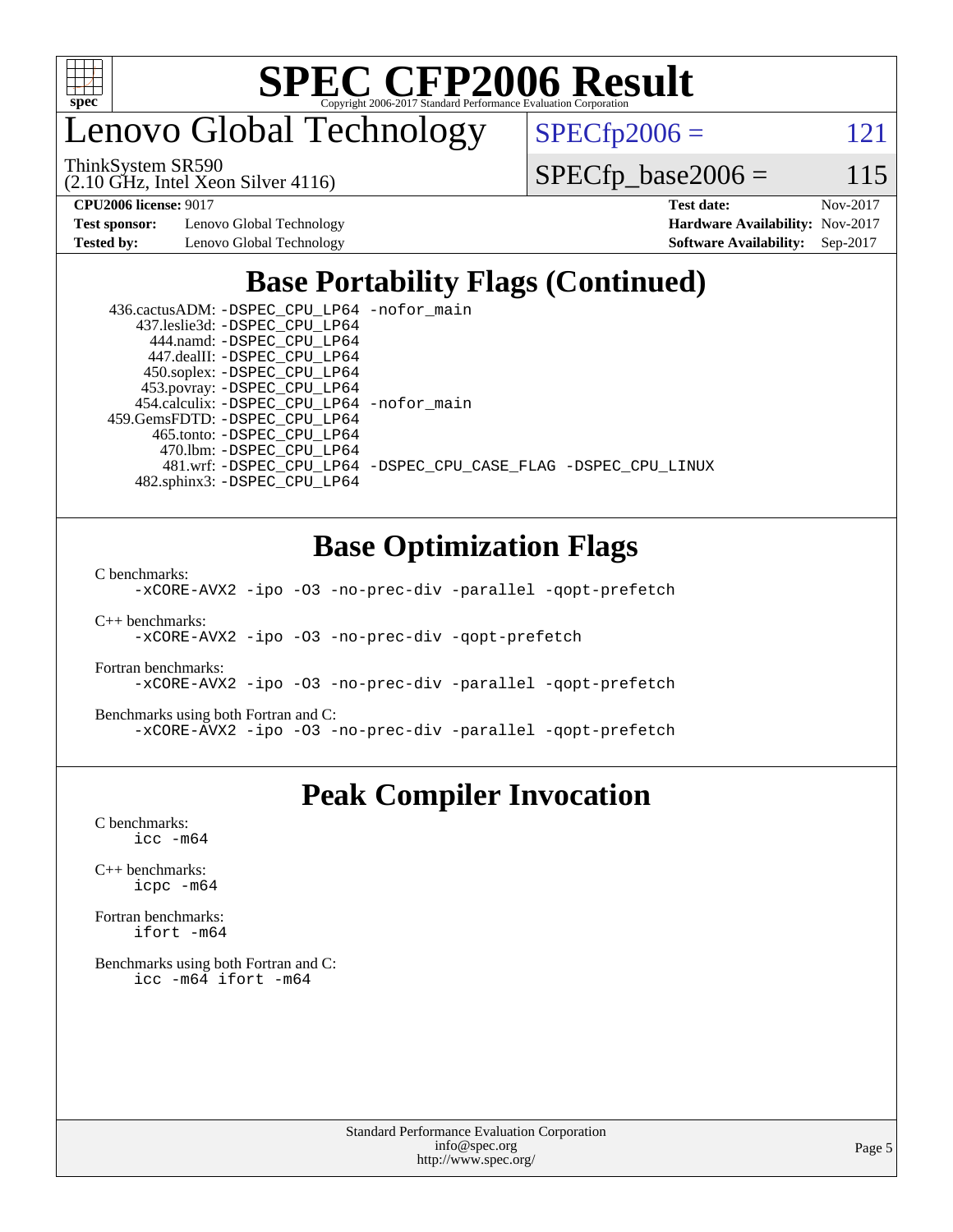

## enovo Global Technology

ThinkSystem SR590

(2.10 GHz, Intel Xeon Silver 4116)

**[CPU2006 license:](http://www.spec.org/auto/cpu2006/Docs/result-fields.html#CPU2006license)** 9017 **[Test date:](http://www.spec.org/auto/cpu2006/Docs/result-fields.html#Testdate)** Nov-2017

**[Test sponsor:](http://www.spec.org/auto/cpu2006/Docs/result-fields.html#Testsponsor)** Lenovo Global Technology **[Hardware Availability:](http://www.spec.org/auto/cpu2006/Docs/result-fields.html#HardwareAvailability)** Nov-2017 **[Tested by:](http://www.spec.org/auto/cpu2006/Docs/result-fields.html#Testedby)** Lenovo Global Technology **[Software Availability:](http://www.spec.org/auto/cpu2006/Docs/result-fields.html#SoftwareAvailability)** Sep-2017

 $SPECfp2006 = 121$  $SPECfp2006 = 121$ 

 $SPECTp\_base2006 = 115$ 

## **[Peak Portability Flags](http://www.spec.org/auto/cpu2006/Docs/result-fields.html#PeakPortabilityFlags)**

```
Same as Base Portability Flags
```
## **[Peak Optimization Flags](http://www.spec.org/auto/cpu2006/Docs/result-fields.html#PeakOptimizationFlags)**

[C benchmarks](http://www.spec.org/auto/cpu2006/Docs/result-fields.html#Cbenchmarks):

433.milc: basepeak = yes

 $470$ .lbm: basepeak = yes

 $482$ .sphinx3: basepeak = yes

[C++ benchmarks:](http://www.spec.org/auto/cpu2006/Docs/result-fields.html#CXXbenchmarks)

```
 444.namd: -prof-gen(pass 1) -prof-use(pass 2) -xCORE-AVX2(pass 2)
-par-num-threads=1(pass 1) -ipo(pass 2) -O3(pass 2)
-no-prec-div(pass 2) -fno-alias -auto-ilp32
```
447.dealII: basepeak = yes

 $450$ .soplex: basepeak = yes

```
 453.povray: -prof-gen(pass 1) -prof-use(pass 2) -xCORE-AVX2(pass 2)
 -par-num-threads=1-ipo-O3(pass 2)-no-prec-div(pass 2) -unroll4 -ansi-alias
```
[Fortran benchmarks](http://www.spec.org/auto/cpu2006/Docs/result-fields.html#Fortranbenchmarks):

 $410.bwaves: basepeak = yes$  416.gamess: [-prof-gen](http://www.spec.org/cpu2006/results/res2017q4/cpu2006-20171128-50924.flags.html#user_peakPASS1_FFLAGSPASS1_LDFLAGS416_gamess_prof_gen_e43856698f6ca7b7e442dfd80e94a8fc)(pass 1) [-prof-use](http://www.spec.org/cpu2006/results/res2017q4/cpu2006-20171128-50924.flags.html#user_peakPASS2_FFLAGSPASS2_LDFLAGS416_gamess_prof_use_bccf7792157ff70d64e32fe3e1250b55)(pass 2) [-xCORE-AVX2](http://www.spec.org/cpu2006/results/res2017q4/cpu2006-20171128-50924.flags.html#user_peakPASS2_FFLAGSPASS2_LDFLAGS416_gamess_f-xCORE-AVX2)(pass 2)  $-par-num-threads=1(pass 1) -ipo(pass 2) -O3(pass 2)$  $-par-num-threads=1(pass 1) -ipo(pass 2) -O3(pass 2)$  $-par-num-threads=1(pass 1) -ipo(pass 2) -O3(pass 2)$  $-par-num-threads=1(pass 1) -ipo(pass 2) -O3(pass 2)$  $-par-num-threads=1(pass 1) -ipo(pass 2) -O3(pass 2)$  $-par-num-threads=1(pass 1) -ipo(pass 2) -O3(pass 2)$ [-no-prec-div](http://www.spec.org/cpu2006/results/res2017q4/cpu2006-20171128-50924.flags.html#user_peakPASS2_FFLAGSPASS2_LDFLAGS416_gamess_f-no-prec-div)(pass 2) [-unroll2](http://www.spec.org/cpu2006/results/res2017q4/cpu2006-20171128-50924.flags.html#user_peakOPTIMIZE416_gamess_f-unroll_784dae83bebfb236979b41d2422d7ec2) [-inline-level=0](http://www.spec.org/cpu2006/results/res2017q4/cpu2006-20171128-50924.flags.html#user_peakOPTIMIZE416_gamess_f-inline-level_318d07a09274ad25e8d15dbfaa68ba50) [-scalar-rep-](http://www.spec.org/cpu2006/results/res2017q4/cpu2006-20171128-50924.flags.html#user_peakOPTIMIZE416_gamess_f-disablescalarrep_abbcad04450fb118e4809c81d83c8a1d) 434.zeusmp: basepeak = yes 437.leslie3d: basepeak = yes 459.GemsFDTD: [-prof-gen](http://www.spec.org/cpu2006/results/res2017q4/cpu2006-20171128-50924.flags.html#user_peakPASS1_FFLAGSPASS1_LDFLAGS459_GemsFDTD_prof_gen_e43856698f6ca7b7e442dfd80e94a8fc)(pass 1) [-prof-use](http://www.spec.org/cpu2006/results/res2017q4/cpu2006-20171128-50924.flags.html#user_peakPASS2_FFLAGSPASS2_LDFLAGS459_GemsFDTD_prof_use_bccf7792157ff70d64e32fe3e1250b55)(pass 2) [-xCORE-AVX2](http://www.spec.org/cpu2006/results/res2017q4/cpu2006-20171128-50924.flags.html#user_peakPASS2_FFLAGSPASS2_LDFLAGS459_GemsFDTD_f-xCORE-AVX2)(pass 2)  $-par-num-threads=1(pass 1) -ipo(pass 2) -O3(pass 2)$  $-par-num-threads=1(pass 1) -ipo(pass 2) -O3(pass 2)$  $-par-num-threads=1(pass 1) -ipo(pass 2) -O3(pass 2)$  $-par-num-threads=1(pass 1) -ipo(pass 2) -O3(pass 2)$  $-par-num-threads=1(pass 1) -ipo(pass 2) -O3(pass 2)$  $-par-num-threads=1(pass 1) -ipo(pass 2) -O3(pass 2)$ [-no-prec-div](http://www.spec.org/cpu2006/results/res2017q4/cpu2006-20171128-50924.flags.html#user_peakPASS2_FFLAGSPASS2_LDFLAGS459_GemsFDTD_f-no-prec-div)(pass 2) [-unroll2](http://www.spec.org/cpu2006/results/res2017q4/cpu2006-20171128-50924.flags.html#user_peakOPTIMIZE459_GemsFDTD_f-unroll_784dae83bebfb236979b41d2422d7ec2) [-inline-level=0](http://www.spec.org/cpu2006/results/res2017q4/cpu2006-20171128-50924.flags.html#user_peakOPTIMIZE459_GemsFDTD_f-inline-level_318d07a09274ad25e8d15dbfaa68ba50) [-qopt-prefetch](http://www.spec.org/cpu2006/results/res2017q4/cpu2006-20171128-50924.flags.html#user_peakOPTIMIZE459_GemsFDTD_f-qopt-prefetch) [-parallel](http://www.spec.org/cpu2006/results/res2017q4/cpu2006-20171128-50924.flags.html#user_peakOPTIMIZE459_GemsFDTD_f-parallel) 465.tonto: [-prof-gen](http://www.spec.org/cpu2006/results/res2017q4/cpu2006-20171128-50924.flags.html#user_peakPASS1_FFLAGSPASS1_LDFLAGS465_tonto_prof_gen_e43856698f6ca7b7e442dfd80e94a8fc)(pass 1) [-prof-use](http://www.spec.org/cpu2006/results/res2017q4/cpu2006-20171128-50924.flags.html#user_peakPASS2_FFLAGSPASS2_LDFLAGS465_tonto_prof_use_bccf7792157ff70d64e32fe3e1250b55)(pass 2) [-xCORE-AVX2](http://www.spec.org/cpu2006/results/res2017q4/cpu2006-20171128-50924.flags.html#user_peakPASS2_FFLAGSPASS2_LDFLAGS465_tonto_f-xCORE-AVX2)(pass 2) [-par-num-threads=1](http://www.spec.org/cpu2006/results/res2017q4/cpu2006-20171128-50924.flags.html#user_peakPASS1_FFLAGSPASS1_LDFLAGS465_tonto_par_num_threads_786a6ff141b4e9e90432e998842df6c2)(pass 1) [-ipo](http://www.spec.org/cpu2006/results/res2017q4/cpu2006-20171128-50924.flags.html#user_peakPASS2_FFLAGSPASS2_LDFLAGS465_tonto_f-ipo)(pass 2) [-O3](http://www.spec.org/cpu2006/results/res2017q4/cpu2006-20171128-50924.flags.html#user_peakPASS2_FFLAGSPASS2_LDFLAGS465_tonto_f-O3)(pass 2) [-no-prec-div](http://www.spec.org/cpu2006/results/res2017q4/cpu2006-20171128-50924.flags.html#user_peakPASS2_FFLAGSPASS2_LDFLAGS465_tonto_f-no-prec-div)(pass 2) [-inline-calloc](http://www.spec.org/cpu2006/results/res2017q4/cpu2006-20171128-50924.flags.html#user_peakOPTIMIZE465_tonto_f-inline-calloc) [-qopt-malloc-options=3](http://www.spec.org/cpu2006/results/res2017q4/cpu2006-20171128-50924.flags.html#user_peakOPTIMIZE465_tonto_f-qopt-malloc-options_0fcb435012e78f27d57f473818e45fe4) [-auto](http://www.spec.org/cpu2006/results/res2017q4/cpu2006-20171128-50924.flags.html#user_peakOPTIMIZE465_tonto_f-auto) [-unroll4](http://www.spec.org/cpu2006/results/res2017q4/cpu2006-20171128-50924.flags.html#user_peakOPTIMIZE465_tonto_f-unroll_4e5e4ed65b7fd20bdcd365bec371b81f)

Continued on next page

```
Standard Performance Evaluation Corporation
     info@spec.org
   http://www.spec.org/
```